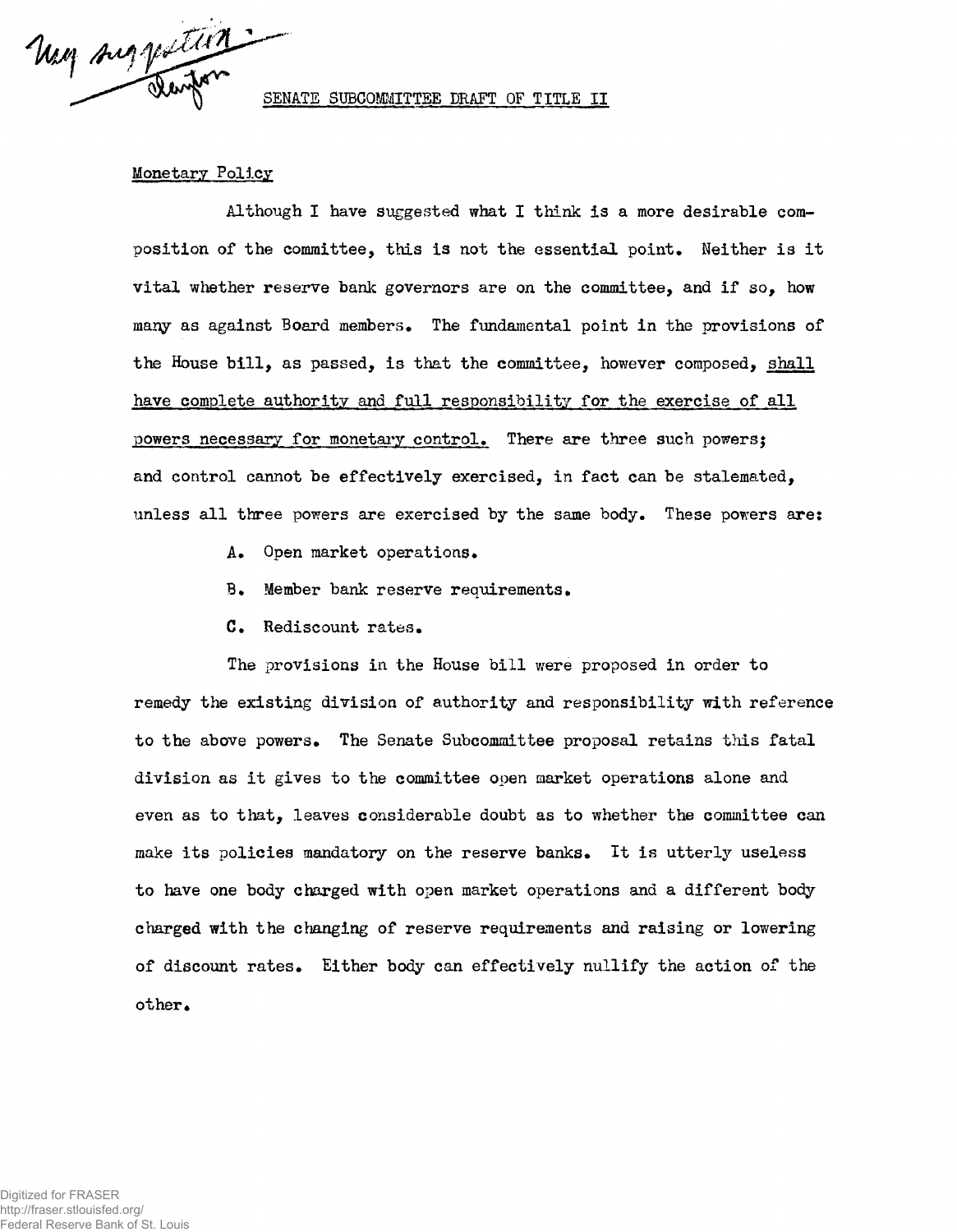## Reserve Requirements and Inflation

The Senate draft gives the Federal Reserve Board, under its new name, power to change the reserve requirements upon an affirmative vote of five of seven members but limits the lowering of the requirements to the present ratios and limits the increase of requirements to double the ratios now existing. It is not likely that a lowering of the existing ratios will become important but in view of the tremendous potential expansion of bank credit, it is entirely thinkable that doubling of present ratios might not be sufficient to effectively check a run-away inflation. Very likely the desire on the part of some members of Congress to restrict the power of the Board or the committee over reserve requirements, arises out of the fear of inflation but it is submitted that the raising of these requirements can only be used in the direction of controlling an inflation and, therefore, this power should not be limited.

The provisions in the House bill are in fact the minimum requirement for effective monetary control which must include (a) open market operations mandatory upon the reserve banks;  $(b)$  the regulation of member bank reserve requirements without any limitation; (c) raising or lowering of the discount rate in order to supplement and strengthen the effect of  $(a)$  and  $(b)$ .

— 2 —